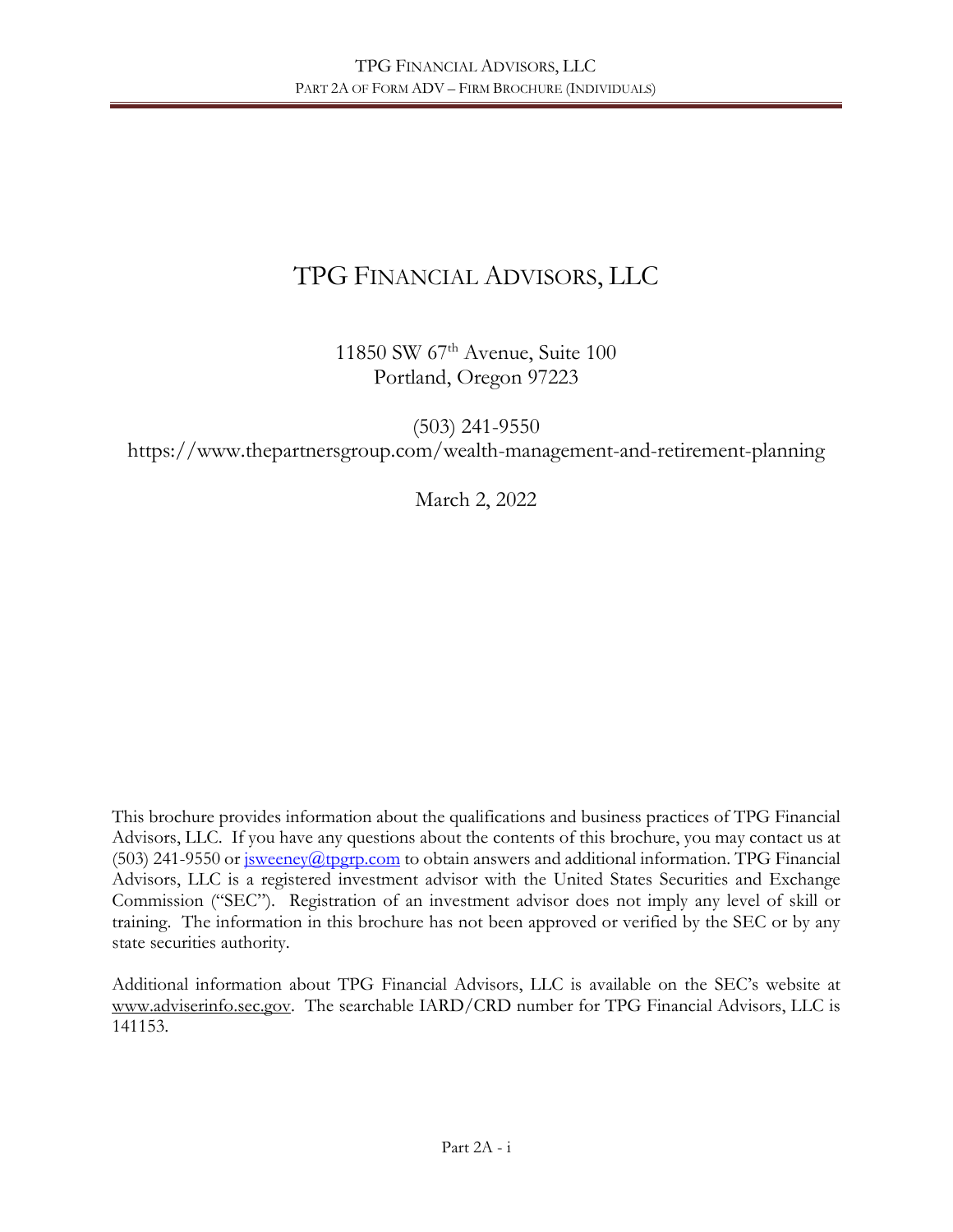# **Item 2 – Material Changes**

The date of our previous annual update to our brochure was March 15, 2021. Since that date we have made no material changes outside of updating our assets under management.

We will ensure that all current clients receive a summary of material changes to this and subsequent brochures within 120 days of the close of our business' fiscal year. A summary of material changes is included with our brochure on the SEC's website at www.adviserinfo.sec.gov. The searchable IARD/CRD number for TPG Financial Advisors, LLC is 141153.

We will continue to provide other ongoing disclosure information about material changes as necessary and will provide you with a new brochure when required based on those changes or new information.

Currently, our brochure may be requested by contacting TPG Financial Advisors, LLC at (503) 241- 9550 or  $\frac{\text{isweency}(a) \text{top.com}}{\text{comey}}$ . Our brochure is provided free of charge.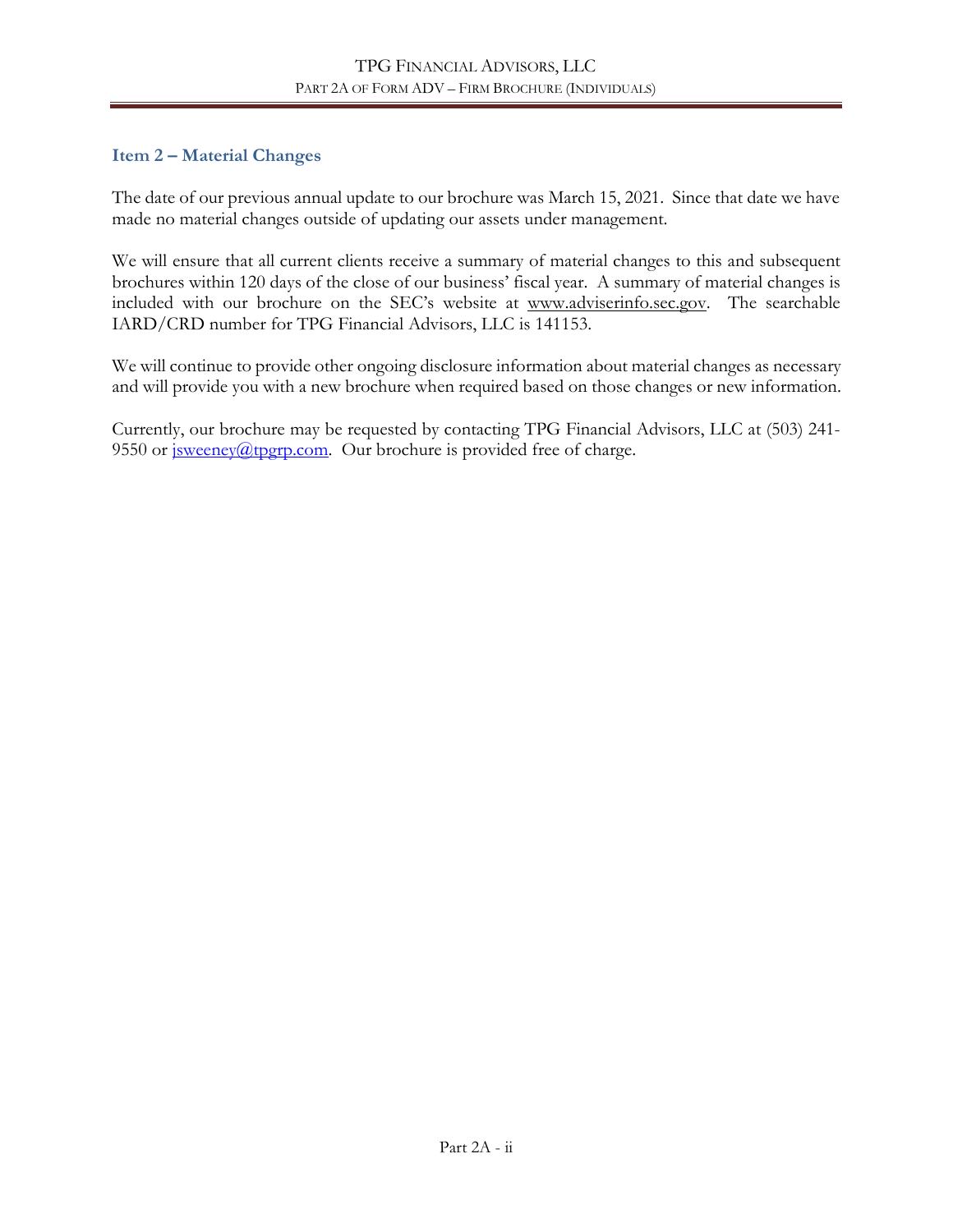# **Item 3-Table of Contents**

| Item 11 - Code of Ethics, Participation or Interest in Client Transactions & Personal Trading7 |
|------------------------------------------------------------------------------------------------|
|                                                                                                |
|                                                                                                |
|                                                                                                |
|                                                                                                |
|                                                                                                |
|                                                                                                |
|                                                                                                |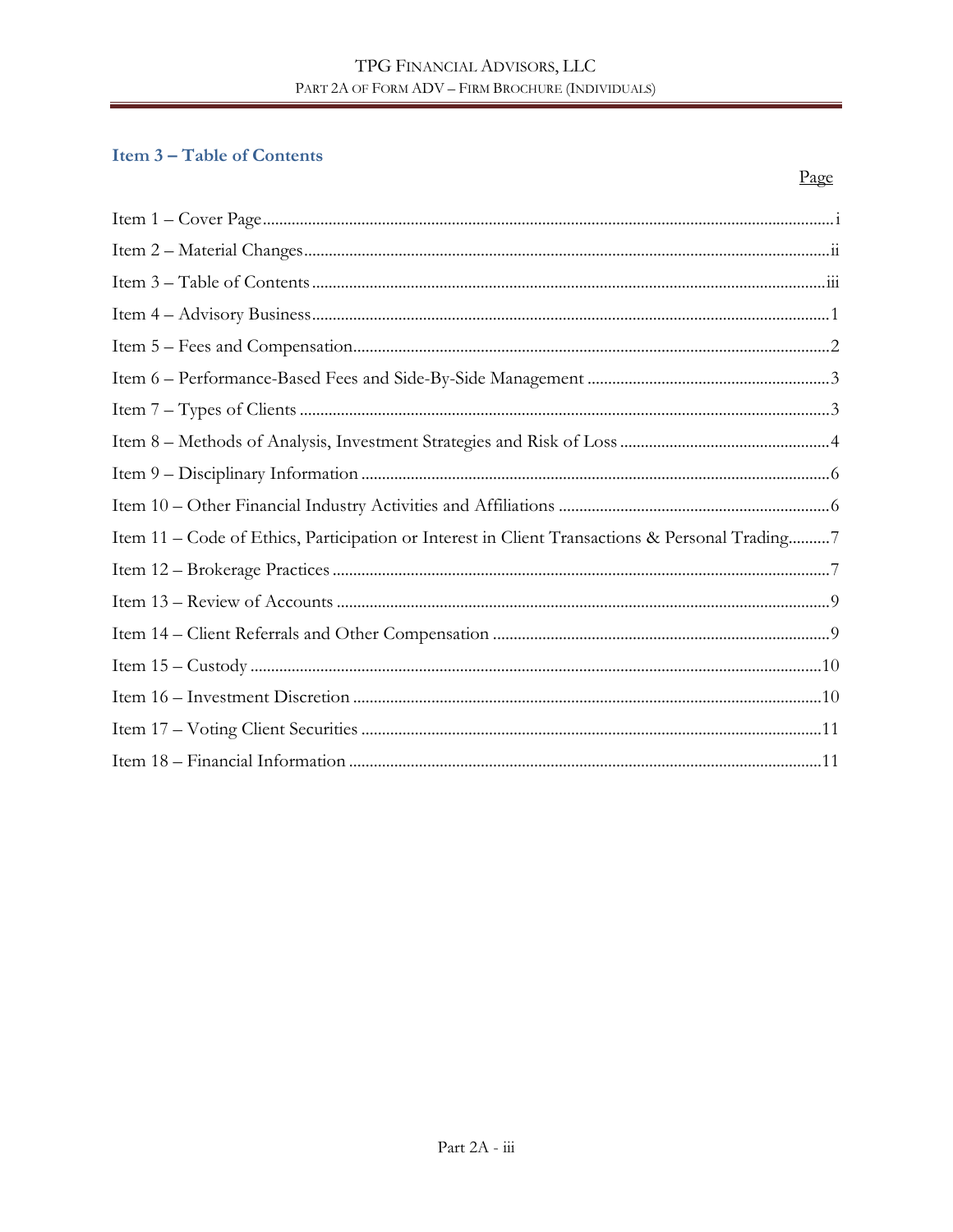#### **Item 4 – Advisory Business**

**A** TPG Financial Advisors, LLC ("TPGFA" "we" or "us") is an independent registered investment advisory firm located in Portland, Oregon. We are registered with the Securities and Exchange Commission. We provide investment management advisory services and retirement plan consulting as well as financial planning services.

The firm has been in business since 2006 and is wholly owned by The Partners Group. Ltd. ("TPG"). Indirectly, the principal owner is Roderick B. Cruickshank. JoAnne Sweeney is the firm's Chief Compliance Officer. Our investment advisory services are driven by and coordinated with each client's individual financial goals. Our approach uses broadly diversified portfolios and a systematic strategy to manage investments. We follow strict fiduciary standards, putting our clients' interests before our own and seek to minimize and disclose conflicts of interest with our clients.

**B, C** We help clients coordinate and prioritize their financial lives with all aspects of their life goals. Integrating investments across individual retirement accounts, taxable accounts, and employee retirement accounts is crucial to the process. Client input and involvement are critical parts of the financial planning process and implementation of investment decisions. After Client assets are invested, we continuously monitor their investments and provide advice related to ongoing financial and investment needs.

Client funds are managed with either discretionary or non-discretionary authority. For nondiscretionary clients we must first obtain your approval prior to executing any transactions in your account(s). Client funds we manage using our proprietary traditional asset allocation models are managed on a discretionary basis. For discretionary clients we execute investment recommendations on their behalf without prior approval of each specific transaction.

We tailor our advice and services to our clients' stated objectives. To formulate our clients' investment strategies, we take into account information such as risk tolerance, time horizon, and projected future needs. This investment strategy guides us in managing the client's account. We connect with our clients on an as needed, but no less than annually, to review portfolio performance, discuss current issues, and re-assess their goals and plans.

Our approach uses broadly diversified portfolios and a systematic strategy to manage investments. Investment tools generally include mutual funds, exchange-traded funds, exchange-listed equity securities, municipal securities, corporate bonds, U.S. government securities and money market funds. We can also advise our clients on other types of investments. Clients may impose reasonable restrictions on investing in certain securities or types of securities. See Item 8 for a description of our investment strategy.

Please see our additional ADV Part 2A for information on retirement plan and other advisory services.

**D** We do not manage wrap fee programs. However, we may refer clients to Third Party Asset Managers ("TPAM") or sub-advisors who sponsor and manage wrap fee programs. See Items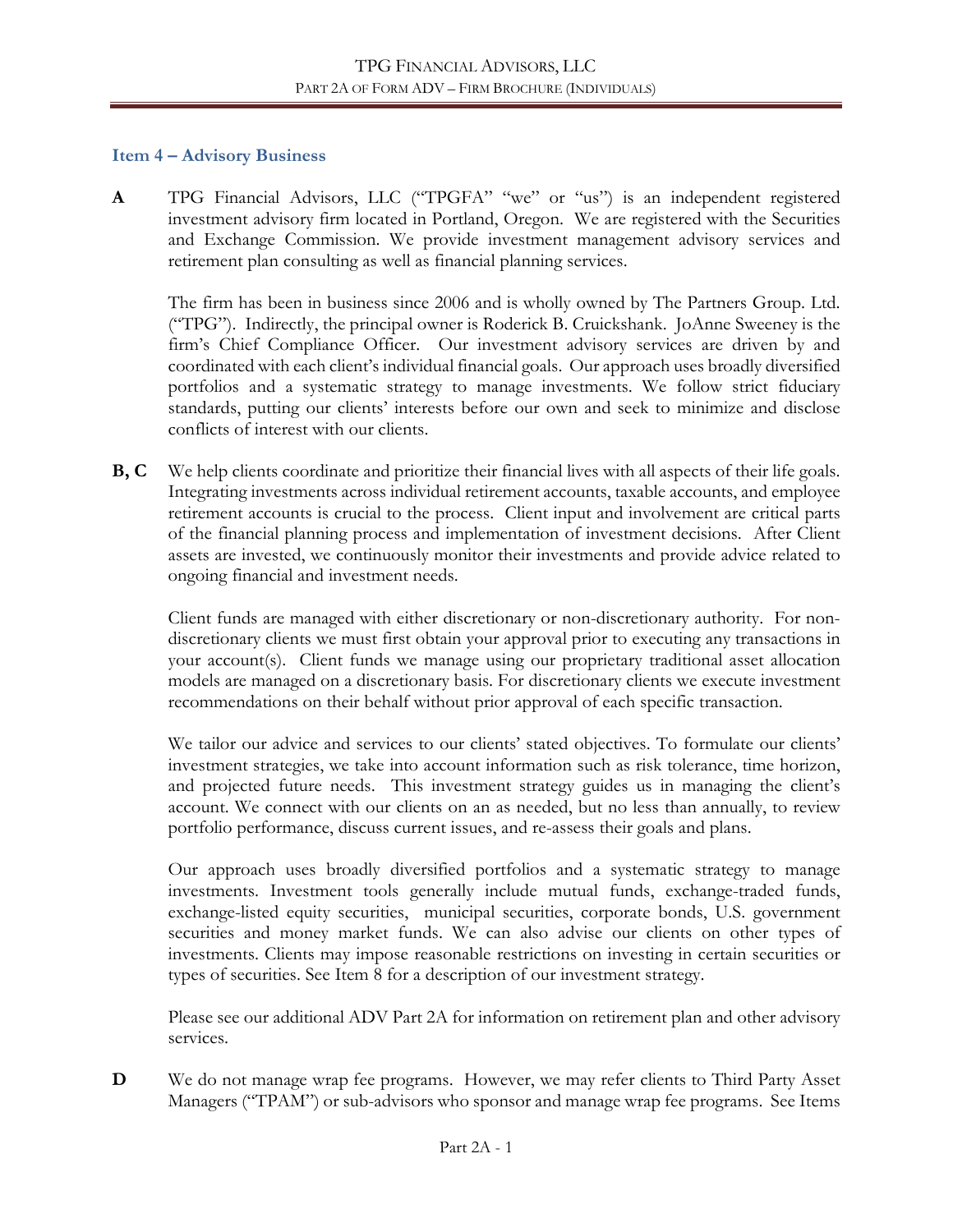5E and 10 below for information regarding referrals to parties who sponsor wrap fee programs.

**E** We provide investment management services on approximately \$989,085,758 of Client assets on a non-discretionary basis and \$274,147,370 of Client assets on a discretionary basis. These numbers are across all lines of advisory business effective December 31, 2021.

#### **Item 5 – Fees and Compensation**

**A** TPGFA provides investment management, financial planning and investment consulting services to clients and, as described in our Retirement Consulting ADV, retirement plan consulting to businesses. Services can include the analysis of the client's current portfolio, development of a financial plan and investment policy statement, implementation of a recommended portfolio, and ongoing monitoring of the financial plan/investment portfolio.

#### **B Assets Under Management ("AUM"):**

The annual maximum percentage fee a client will be charged on individual and joint investment accounts by TPGFA is 1.25%. A flat fee can be charged on some accounts does not correlate to a percentage of assets under management. The actual fee and how it is calculated is described in the client's investment advisory agreement.

#### **C Financial Planning & Projects**:

For most clients, financial planning is a service offered as part of their overall relationship with TPGFA and requires no additional fees. However, we can we offer financial planning services for a fixed fee or at hourly rates. Fixed fees for planning services are project-based. Pricing is ultimately dependent upon the needs of the Client and the complexity of the plan.

Fixed fee projects generally require a retainer in the amount of 50% of the project cost up front. The remaining 50% is due and payable upon completion of the project.

Hourly rate services and/or projects range from \$150 to \$250 per hour depending on the scope and complexity of the work to be performed. We will invoice clients for hourly rate services/projects quarterly with payment due by Client upon receipt of the invoice.

#### **D Terminations:**

Upon termination of any account or project, TPGFA will promptly refund to clients any collected but unearned fees. Any fees that have been earned by TPGFA but not yet paid by Client will be due immediately and payable upon termination. It is important to note that once an account has begun the account transfer process, it then becomes restricted/frozen at the custodian until the transfer is complete with the contra-firm. This means transactions cannot be processed within the account during this time. The transfer process can take several days or weeks based the sending and receiving custodians which is beyond our control. Retirement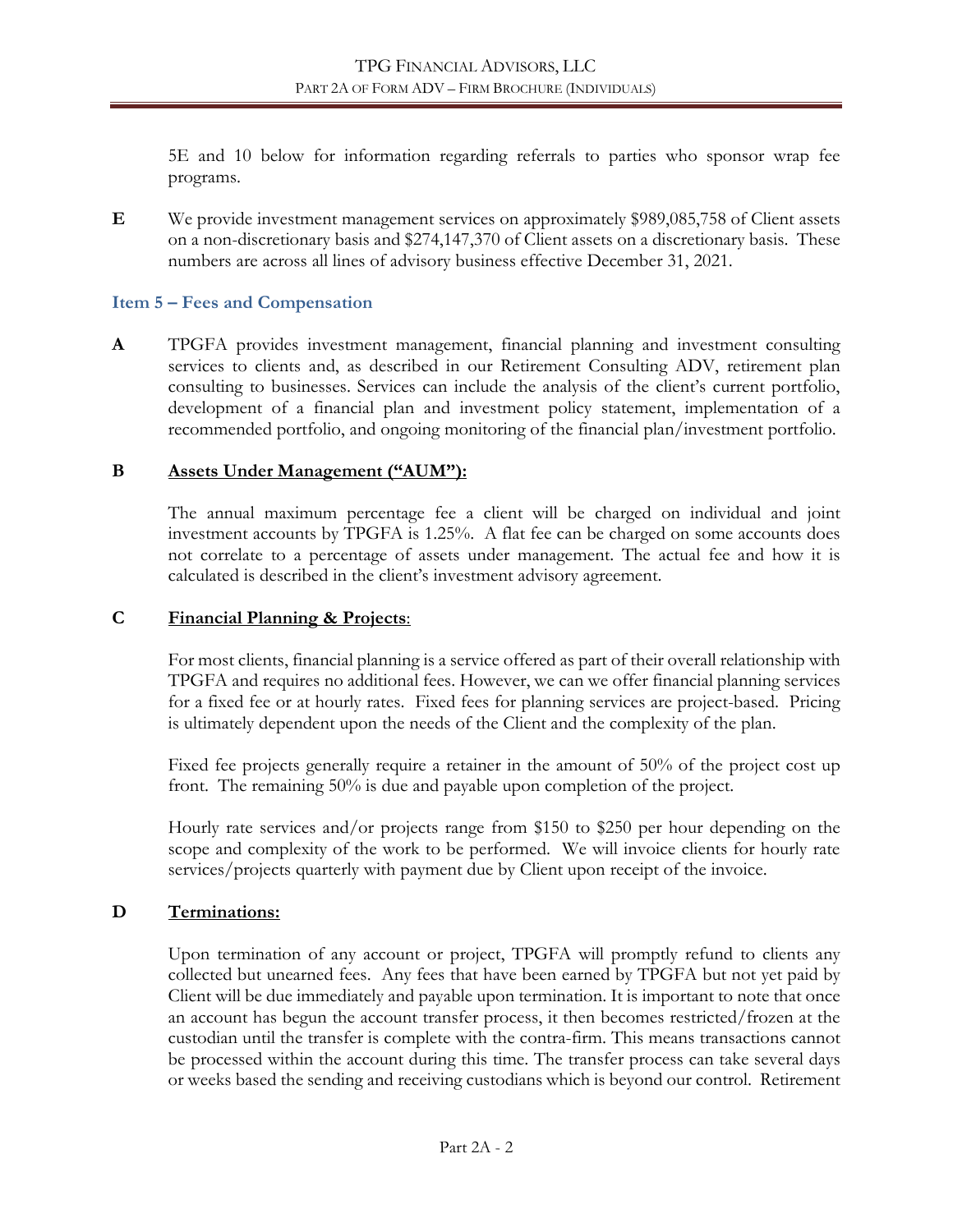service agreements are generally terminable upon providing TPGFA with 30 days written notice.

- **E** Clients pay brokerage transaction costs and other charges directly to the custodian (see Item 12). In addition to TPGFA's fee, clients can be required to pay, a proportionate share of any Exchange Traded Fund's ("ETF") or mutual fund's fees and charges. For example, mutual fund operating expenses are paid out of the fund and are an additional expense incurred by the Client. All fees and expenses charged by third party managers are separate and distinct from those TPGFA charges and are withdrawn from the Client's account by the third party manager pursuant to the agreement clients sign with them. TPGFA does not receive any fees or payments from third party managers other than the advisory fee described in the client's investment advisory agreement.
- **F** Fees include the time and activities necessary to work with client's attorney and/or accountant in reaching agreement on solutions, as well as assisting those advisors in implementation of all appropriate documents. We are not responsible for attorney or accountant fees charged to Client as a result of these activities.

Additional fees can be charged by TPGFA for travel or extensive planning needs.

**G** Some investment advisor representatives and other employees of TPGFA are also licensed to sell insurance through TPG, a licensed insurance agency which controls TPGFA.

Insurance-related business is transacted with advisory clients, and advisors can receive commissions from products sold to clients. Clients are advised that the fees paid to TPGFA for investment advisory services are separate and distinct from the commissions earned by any individual for selling clients insurance products.

The receipt of commissions by an affiliated entity or individuals associated with the firm presents a conflict of interest. As fiduciaries, we must place our clients' interests ahead of ours. As such, we will only transact insurance business with clients when fully disclosed, suitable, and appropriate. Further, we must determine in good faith that any commissions paid to our representatives are appropriate. Clients are under no obligation to use any individual associated with TPGFA for insurance products or services. Clients may use any insurance firm or agent they choose.

#### **Item 6 – Performance-Based Fees and Side-By-Side Management**

TPGFA does not charge any performance-based fees for its services or engage in side-by-side management.

#### **Item 7 – Types of Clients**

We provide investment advice to individuals, high net worth individuals, businesses, pension and profit-sharing plans, trusts, estates, and charitable organizations.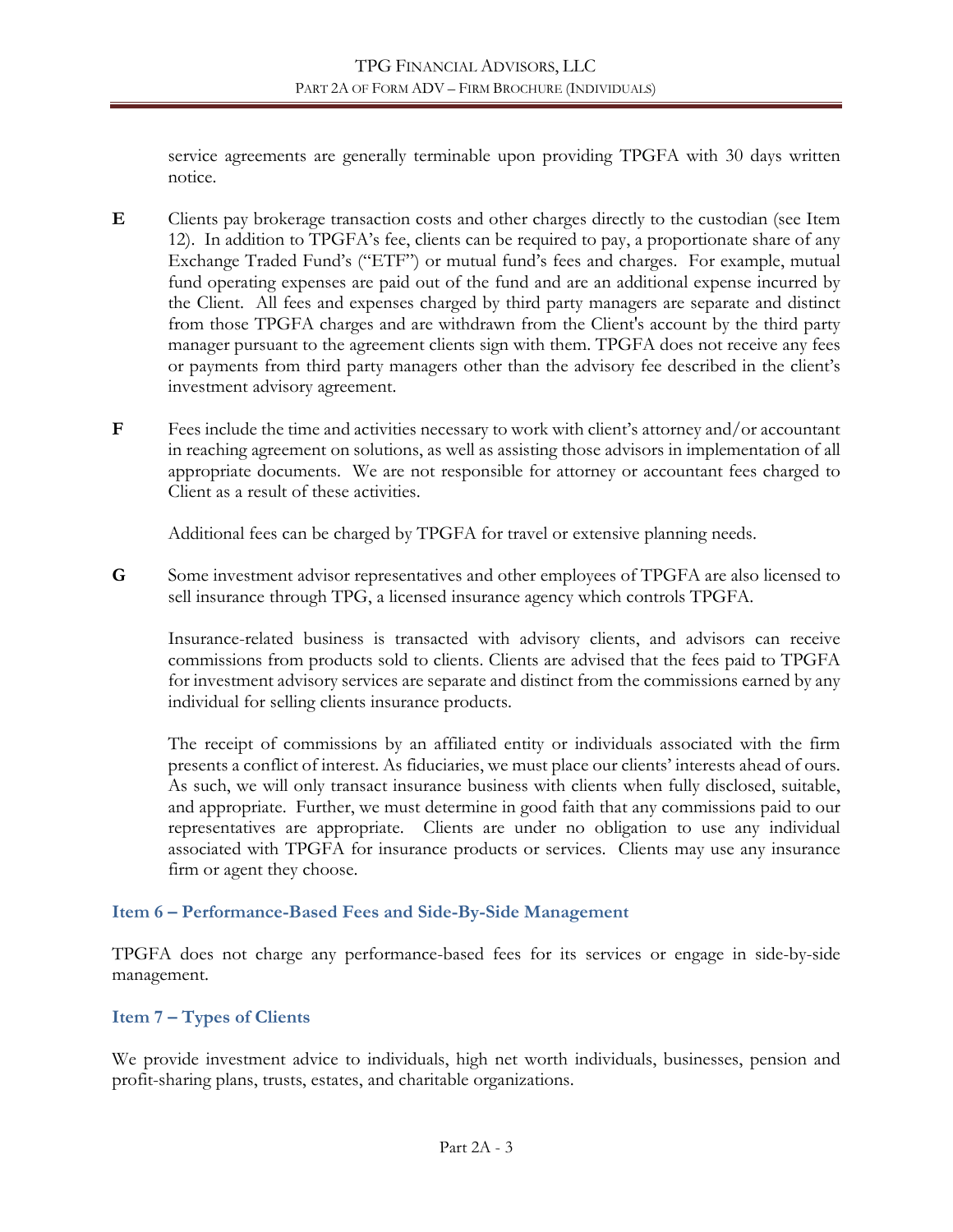# **Item 8 – Methods of Analysis, Investment Strategies and Risk of Loss**

## **Our Investment Process**

To identify and analyze investment solutions suitable for a client's portfolio, we employ the following investment process:

## **Financial Analysis**

We meet to gather information regarding a client's current financial position and investment goals. In this discovery process, we work to determine cash flow needs and any unique tax challenges faced (among other things). We use this knowledge to inform the risk/return profile that best reflects the client's risk tolerance and planning goals.

#### **Navigating Volatility**

Historically, the stock market has moved through long-term bull and bear markets. With this in mind, we assess the current market to help determine an outlook that is appropriate for the client's investment time horizon and financial goals. This outlook can be optimistic, pessimistic or neutral, and is used to help formulate our portfolio construction. Our portfolios are adjusted from time to time reflecting our market outlook.

## **Risk/Return Profiles**

We work with clients to understand their risk tolerance and investment objectives (risk/return profiles). These risk/return profiles range from most conservative (lowest estimated risk and lowest estimated potential return) to most aggressive (highest estimated risk and highest estimated potential return). In addition, we review concentrated holdings and can recommend the use of various strategies to reduce risk in those positions.

# **Approaches to Investing**

We use a variety of approaches to investing, including strategic and tactical emphasis, unconstrained strategies, and absolute return portfolios, among others. We can employ one or more of these approaches for a client's investment account(s). We consider using internal proprietary models and/or the use of Third-Party Asset Managers ("TPAMs").

When we use TPAMs to manage client portfolios, the TPAM will recommend the asset classes and mix of equities, fixed income and cash for the account based on the asset allocation approach(es) chosen for a client's portfolio. We select TPAMs based upon the experience, expertise, investment philosophies, and past performance. We monitor the manager's underlying holdings, strategies, concentrations and leverage as part of our overall periodic risk assessment. The TPAM is responsible for the discretionary management of the allocated assets. We will continue to supervise the TPAM and provide ongoing monitoring and review of your account performance, asset allocation and investment objectives. The fee charged by the TPAM is in addition to our advisory fee discussed in Item 5.

 A risk of investing with a third-party manager who has been successful in the past is that he/she may not be able to replicate that success in the future. In addition, as we do not control the underlying investments in a third-party manager's portfolio, there is also a risk that a manager may deviate from the stated investment mandate or strategy of the portfolio, making it a less suitable investment for our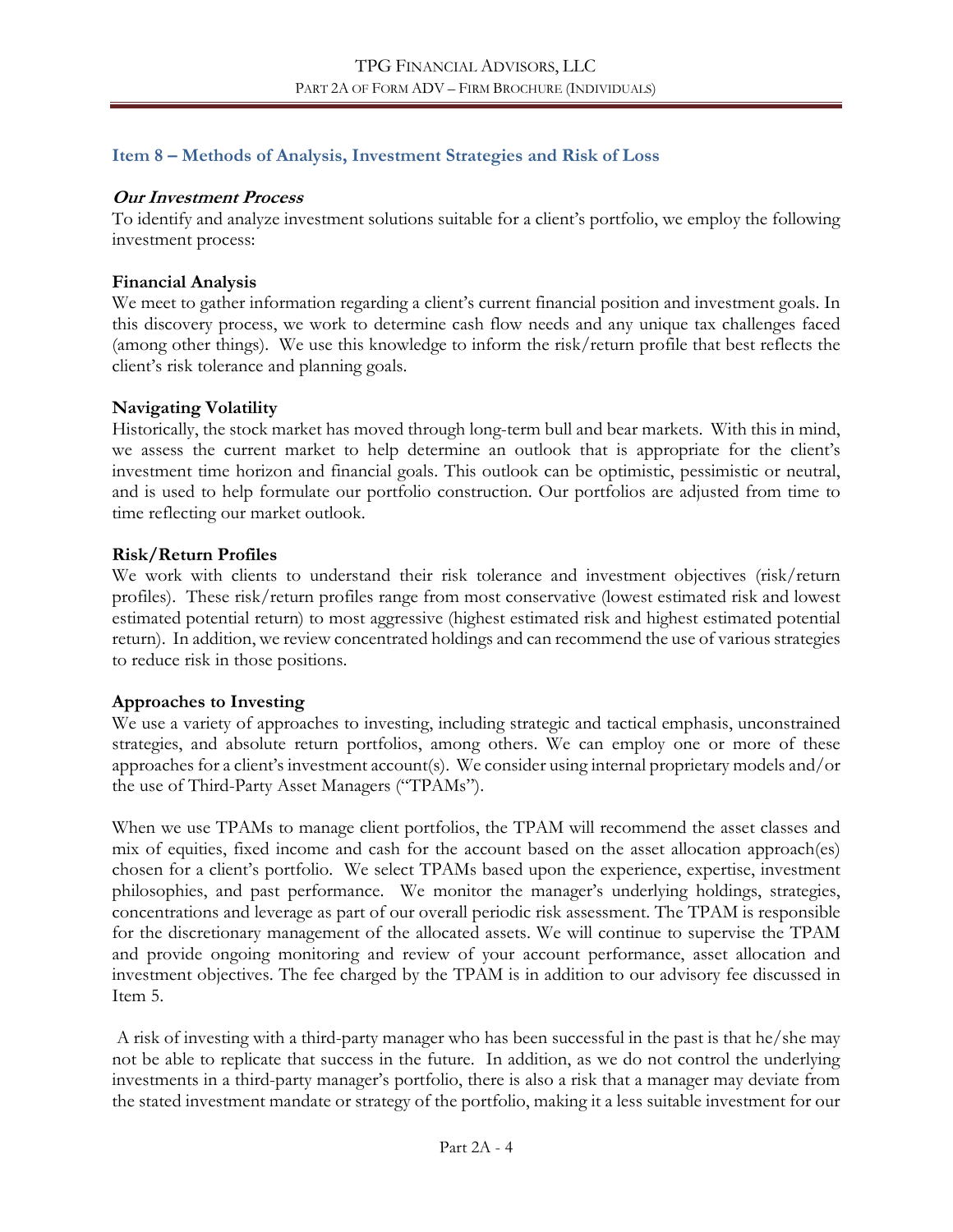clients. Moreover, we have no authority or control over a manager's daily business and compliance operations, including the manager's internal controls necessary to prevent business, regulatory or reputational deficiencies. To mitigate this risk, we annually review all TPAM's we use to manage client portfolios by reviewing their ADV's for any disciplinary action, communicating with their compliance department for updates on business continuity, client privacy and cybersecurity among other topics. We also review their performance to see if they are reasonable against industry benchmarks or any drifts to investment strategy from which our client have agreed.

#### **Monitoring and Rebalancing Your Portfolio**

Asset allocations are not static. Market returns can cause them to expand or contract at different rates. Depending on the asset allocation approach, and according to your investment needs, assets within your portfolio can periodically be rebalanced or reallocated as recommended by the portfolio strategist(s) selected for your account. When market returns have caused asset allocations to extend beyond predetermined limits, your portfolio can be rebalanced back to an original target mix.As our economic outlook evolves, assets within your portfolio can also be reallocated to capture opportunities or manage risk.

#### **Ongoing Review of Your Portfolio**

An integral part of our investment process is ongoing monitoring of a client's portfolio. No less than annually, we connect with clients to review portfolios and personal financial circumstances to ensure the investment strategy remains aligned with risk tolerance and long-term financial goals.

#### **Types of Investments**

Client portfolios are typically constructed using mutual funds, bonds, and ETFs. However, portfolios can contain other suitable securities based upon the clients' needs and objectives. Each type of security has its own unique set of risks associated with it, and we strive to keep clients educated and informed of material risks associated with particular investments. If you have any questions regarding the risks associated with a particular investment, please feel free to contact us.

#### **Sources of Information**

The main sources of information we rely upon when researching and analyzing securities include traditional research materials such as public and paid-for financial websites, newspapers, and magazines; research materials prepared by others; third party money manager resources, and other portfolio managers. In certain instances, research tools are provided by other parties, as noted in Item 12.

#### **Risk of Loss**

We will use our best judgment and good faith efforts in rendering services to Clients. We cannot warrant or guarantee any particular level of account performance, or that accounts will be profitable over time. Not every investment decision or recommendation made by us will be profitable. Our clients assume all market risk involved in the investment of account assets under the investment advisory agreement and understand that investment decisions made for their account(s) are subject to various market, currency, economic, political and business risks.

Except, as may otherwise be provided by the Investment Advisers Act of 1940 or other applicable state or federal law, TPGFA does not assume liability for: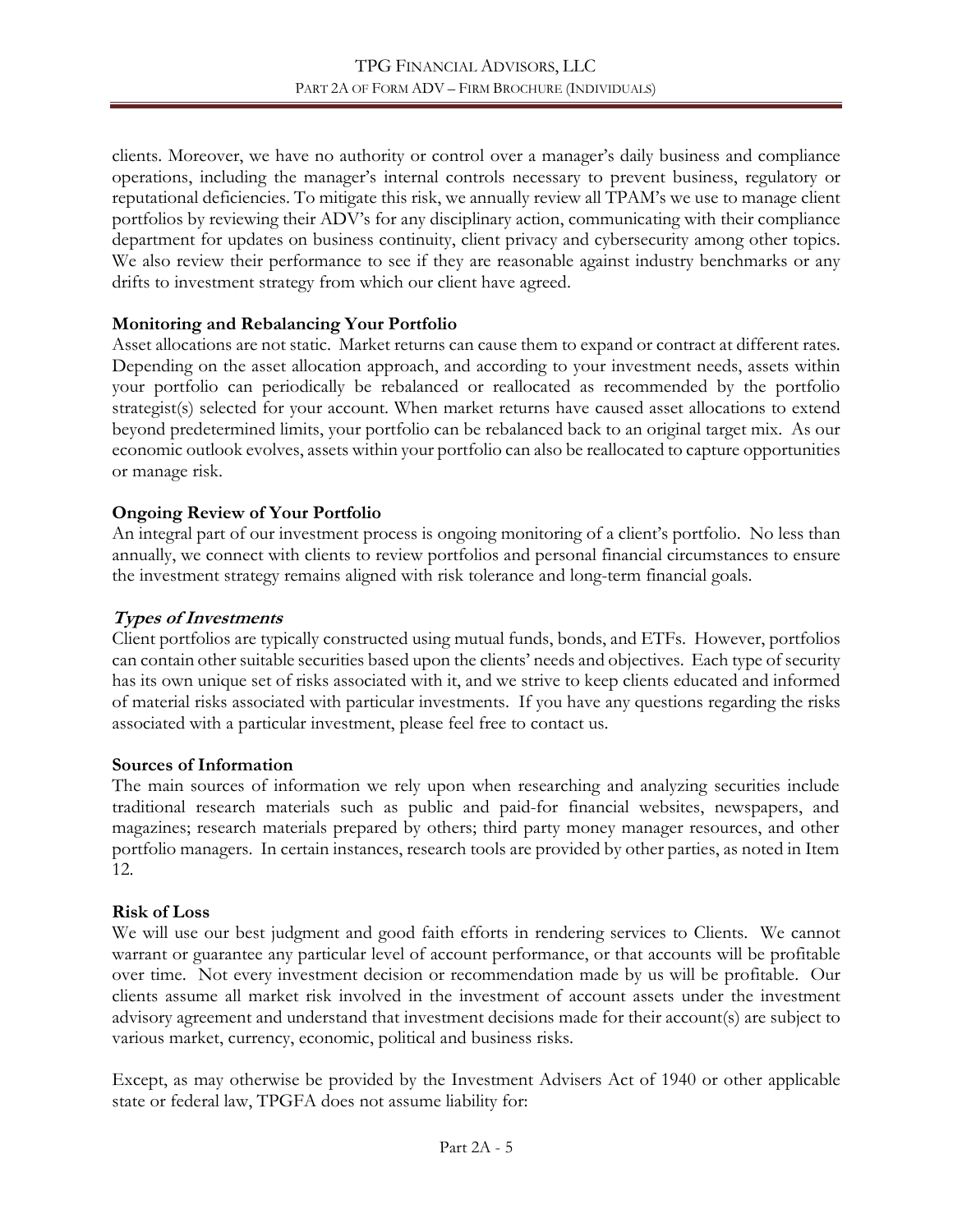- Any loss that Client may suffer by reason of any investment decision made or other action taken or omitted in good faith by us with that degree of care, skill, prudence and diligence under the circumstances that a prudent person acting in a fiduciary capacity would use;
- Any loss arising from our adherence to client's instructions; or
- Any act or failure to act by a custodian or other third party to a client's account(s).

Clients are responsible for providing us complete information and to notify us of any changes in financial circumstances or goals.

## **Item 9 – Disciplinary Information**

We are required to disclose all material facts regarding any legal or disciplinary event that would be material to your evaluation of our firm, or the integrity of our management. No principal or person associated with us has any information to disclose which is applicable to this item.

## **Item 10 – Other Financial Industry Activities and Affiliations**

TPGFA has a contractual agreement with Mutual Securities Inc. ("MS"). MS is a FINRA member broker-dealer unaffiliated with TPGFA. MS provides operational support to our clients with directlyheld investments. These investments include mutual funds, 529 plans, and variable annuities. This contractual agreement does not assume discretionary authority over brokerage accounts or the monitoring of securities positions.

For clients who provide MS with written consent requesting ongoing investment advisory services, TPGFA will provide ongoing advisory services which can include a general review of client investment holdings, general investment advice, and specific securities recommendations on client's investment holdings. For our advisory services, TPGFA is compensated by MS through a percentage of the overall assets held by them. Clients of TPGFA will not pay any additional fees for the services provided under this relationship with MS.

Some investment advisors at TPGFA are licensed as insurance agents for TPG. The conflicts of interest associated with the above arrangements and how these conflicts are addressed are described in Section 5G, above.

TPGFA is wholly owned by TPG. TPG is a professional service firm assisting clients in building, preserving, and protecting their physical and financial assets. TPG serves businesses and individuals and provides resources and expertise in the insurance, employee benefits, business consulting, risk management, and wealth management disciplines. Some investment advisors are shareholders in TPG which creates a conflict of interest when other services at TPG are offered. In addition, investment advisors are eligible for referral compensation based on some recommendations for services offered through TPG. As investment advisors, we work with clients to understand their needs and make recommendations. The client is free to choose to obtain other services from TPG or with any other firm who offers similar services to meet those needs.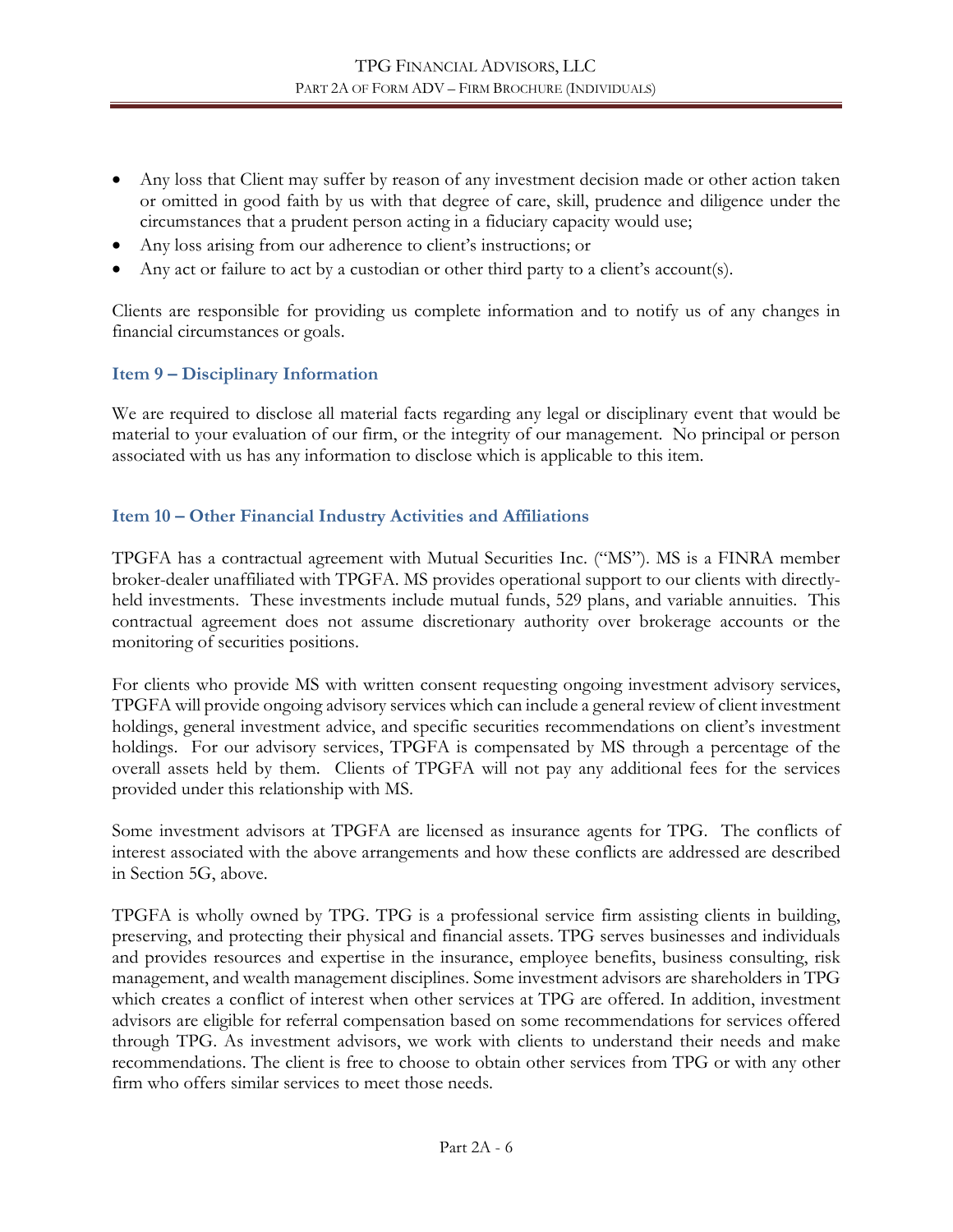TPG is a minority owner of Lion Street Financial, LLC ("Lion Street") and some investment advisors at TPGFA offer their clients insurance products through Lion Street. As owners of TPG, certain investment advisors are indirect owners of Lion Street. This indirect ownership interest creates certain conflicts of interest. As such, the indirect owners of Lion Street have an incentive to offer insurance products through Lion Street. This conflict is mitigated by the fact that as fiduciaries, we must place our clients' interests ahead of ours.

By growing our business with TPAM's, we do get some benefits in terms of access to services, tools and marketing assistance but clients do not pay higher fees for those benefits. Any conflict of interest is mitigated by our fiduciary duty.

TPGFA also offers wealth management to retirement plans, and a copy of the ADV Part 2A for that area is available through Advisors or by contacting Chief Compliance Officer, JoAnne Sweeney at 503-941-4316 or  $\frac{1}{15}$  isweeney (a) tpgrp.com.

# **Item 11 – Code of Ethics, Participation or Interest in Client Transactions & Personal Trading**

TPGFA will provide a copy of our Code of Ethics to clients and prospective clients upon their request.

#### **Item 12 – Brokerage Practices**

- **A** Except to the extent that the Client directs otherwise, TPGFA may use its discretion in selecting or recommending the broker-dealer. Clients are not obligated to effect transactions through any broker-dealer recommended by TPGFA. In recommending broker-dealers, TPGFA will generally seek "best execution." In recommending a broker-dealer TPGFA will comply with its fiduciary duty to obtain best execution and with the Securities Exchange Act of 1934 and will take into account such relevant factors as:
	- Price:
	- The broker's capabilities, reliability and financial position;
	- The broker's ability to effect transactions, particularly with regard to such aspects as timing, order size and execution of order;
	- The research and related brokerage services provided by such broker to TPGFA, notwithstanding that the account may not be the direct or exclusive beneficiary of such services; and
	- Any other factors that we consider to be relevant.

For Clients in our proprietary models, we will recommend Clients establish brokerage accounts with TD Ameritrade Institutional ("TDA"), a registered broker-dealer and SIPC member, so long as TDA continues to meet the above criteria. We work primarily with TDA for administrative convenience, and because TDA offers a good value to our clients for transaction and other costs incurred. With respect to fixed income transactions, we typically use a variety of brokers that meet the criteria described above. When we execute fixed income transactions with brokerage firms other than TDA, clients typically incur a separate delivery fee when the securities are delivered to their custodian. We reserve the right to decline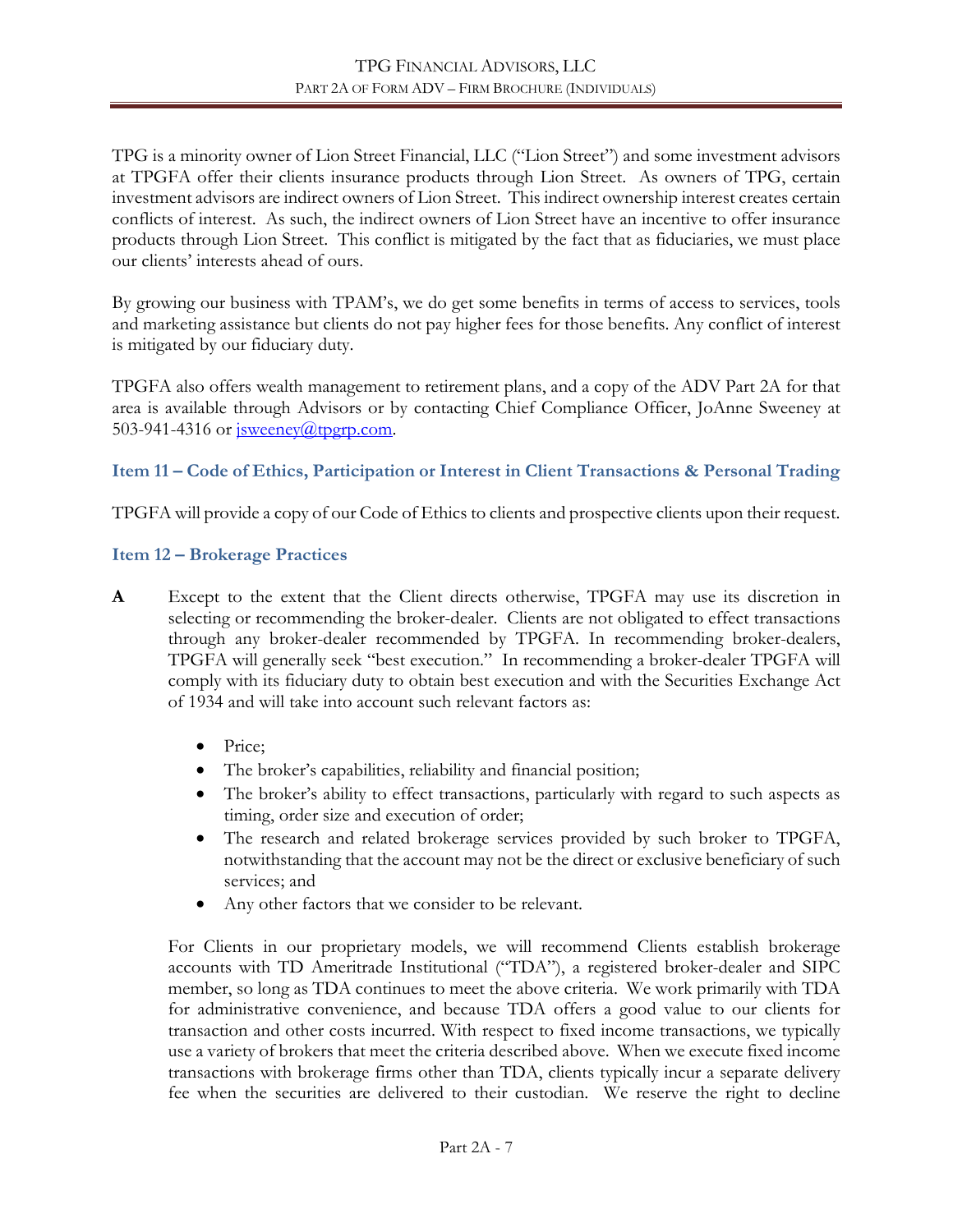acceptance of any Client account for which the Client directs the use of a particular broker if we believe that this choice would hinder either our fiduciary duty to the Client or our ability to service the account.

We receive research and other products and services other than execution from TDA in connection with Client securities transactions. Their services include research, brokerage, custody, access to mutual funds and other investments that are otherwise available only to institutional investors or would require a significantly higher minimum initial investment. TDA also makes available to TPGFA other products and services that benefit us but may not directly benefit Client accounts. Some of these other products and services assist us in managing and administering clients' accounts. These include software and other technology that provide access to Client account data (such as trade confirmation and account statements), facilitate trade execution (and allocation of aggregated trade orders for multiple Client accounts), provide research, pricing information and other market data, facilitate payment of our fees from Client accounts and assist with back-office support, recordkeeping and Client reporting. Many of these services generally may be used to service all or a substantial number of TPGFA's accounts, including accounts not maintained at TDA.

TDA may also provide TPGFA with other services intended to help us manage and further develop our, and indirectly their, respective business enterprises. These services may include consulting, publications and presentations on practice management, information technology, business succession, regulatory compliance, and marketing. In addition, TDA may make available, arrange and/or pay for these types of services to TPGFA by independent thirdparties. TDA may discount or waive fees that it would otherwise charge for some of these services, or pay all or a part of the fees charged by a third-party for providing these services to us. The availability of the foregoing products and services is not contingent on TPGFA committing to TDA any specific amount of business (assets in custody or trading).

For client accounts managed with TPAM's, the broker dealer options can be limited by the TPAM. For example, SEI is a TPAM and also its own broker dealer for effecting trading with those accounts managed using SEI. AssetMark has agreements with several broker dealers and the Advisors select the broker dealer who is deemed best execution using the same criteria listed above. By having assets custodied with some broker dealers over others, Clients may benefit from discounts on other products offered by the broker dealer but are in no way required to use those products.

Because the above interests are in conflict with the clients' interest of obtaining the lowest commission rate available, TPGFA is required to periodically evaluate, and has determined in good faith, based on the "best execution" policy stated above that transaction fees are reasonable in relation to the value of the services provided. Regardless of who provides the services mentioned above, all clients benefit equally.

**B** TPGFA may aggregate trades for clients invested using TPGFA proprietary models. The allocations of a particular security will be determined by TPGFA before the trade is placed with the broker. When practical, Client trades in the same security will be grouped in a single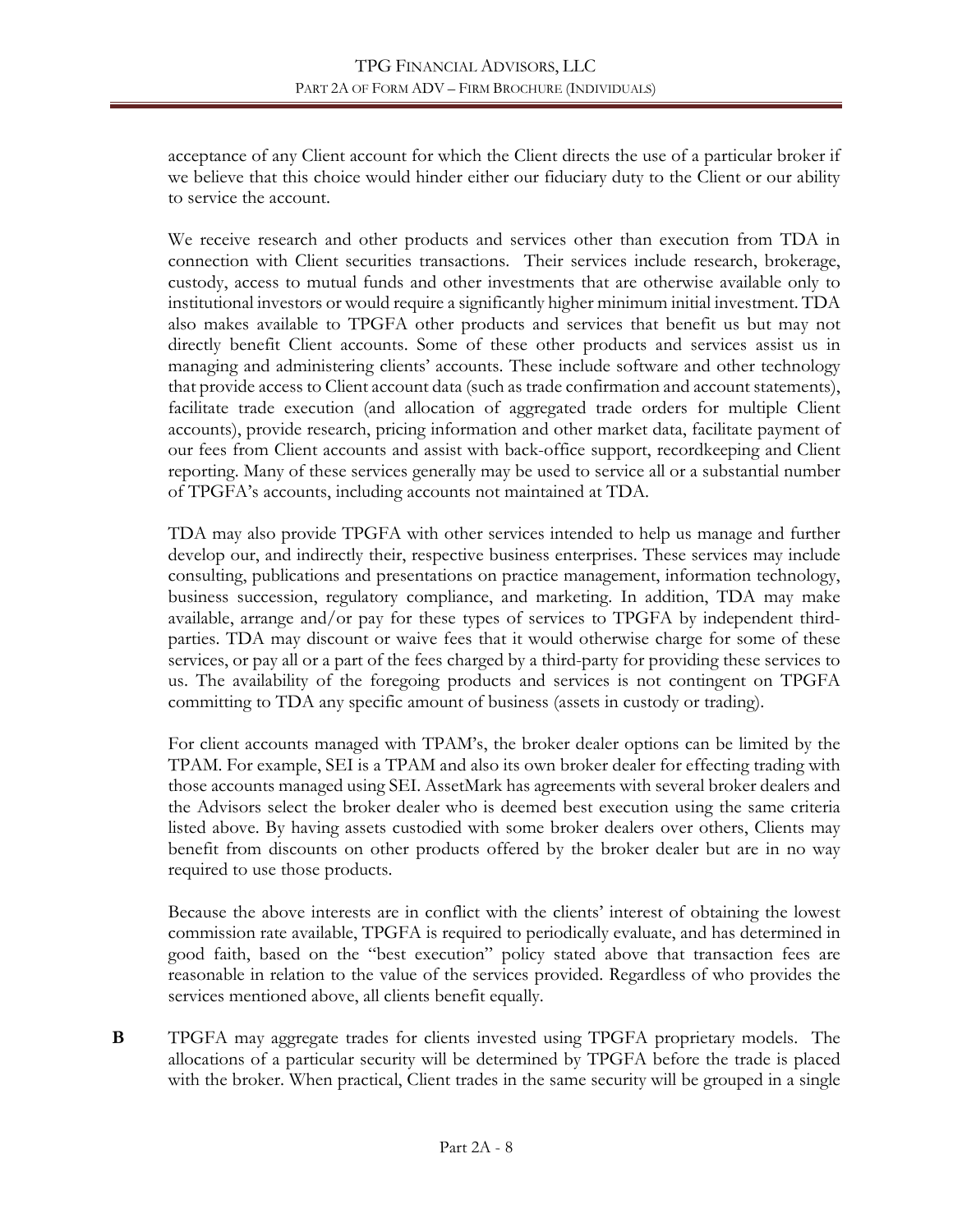order (a "block") in an effort to obtain best execution at the best security price available. When employing a block trade:

- TPGFA will make reasonable efforts to attempt to fill Client orders by day-end.
- If the block order is not filled by day-end, TPGFA will allocate shares executed to underlying accounts on a pro rata basis, adjusted as necessary to keep Client transaction costs to a minimum.
- If a block order is filled (full or partial fill) at several prices through multiple trades, an average price and commission will be used for all trades executed;
- All participants receiving securities from the block trade will receive the average price.
- Only trades executed within the block on the single day may be combined for purposes of calculating the average price.

It is expected that this trade aggregation and allocation policy will be applied consistently. However, if application of this policy results in unfair or inequitable treatment to some or all of TPGFA's clients, TPGFA may deviate from this policy.

#### **Item 13 – Review of Accounts**

- **A** Accounts are reviewed no less than annually by the Investment Advisor Representative assigned to the account. In addition, another qualified compliance staff member will conduct periodic compliance reviews of selected accounts. The frequency of reviews is determined based upon the client's investment objective. JoAnne Sweeney is the firm's Chief Compliance Officer and is responsible for overseeing all investment advisory activities for the firm.
- **B** More frequent reviews may be triggered by a change in client's investment objectives; tax considerations; large deposits or withdrawals; large sales or purchases; or changes in the economic climate.
- **C** Investment advisory clients receive standard account statements from the custodian of their accounts on a quarterly, or in some cases, monthly basis. TPGFA may also provide clients with periodic written reports summarizing the account activity and performance. Along with these reports, we discuss comparisons to indices performance, as well as asset allocation of the portfolio compared to portfolio target allocations.

Financial Planning clients do not normally receive investment reports, unless we also provide investment management services for the Client. Financial Planning clients can initiate reviews with us if they have changes in their personal circumstances or concerns.

#### **Item 14 – Client Referrals and Other Compensation**

As disclosed under Items 5, 10 and 12 above, representatives of TPGFA may also be licensed with TPG, an affiliated entity, to sell insurance. The conflicts of interest these arrangements present and how we deal with these conflicts are described in detail under Section 5E, above.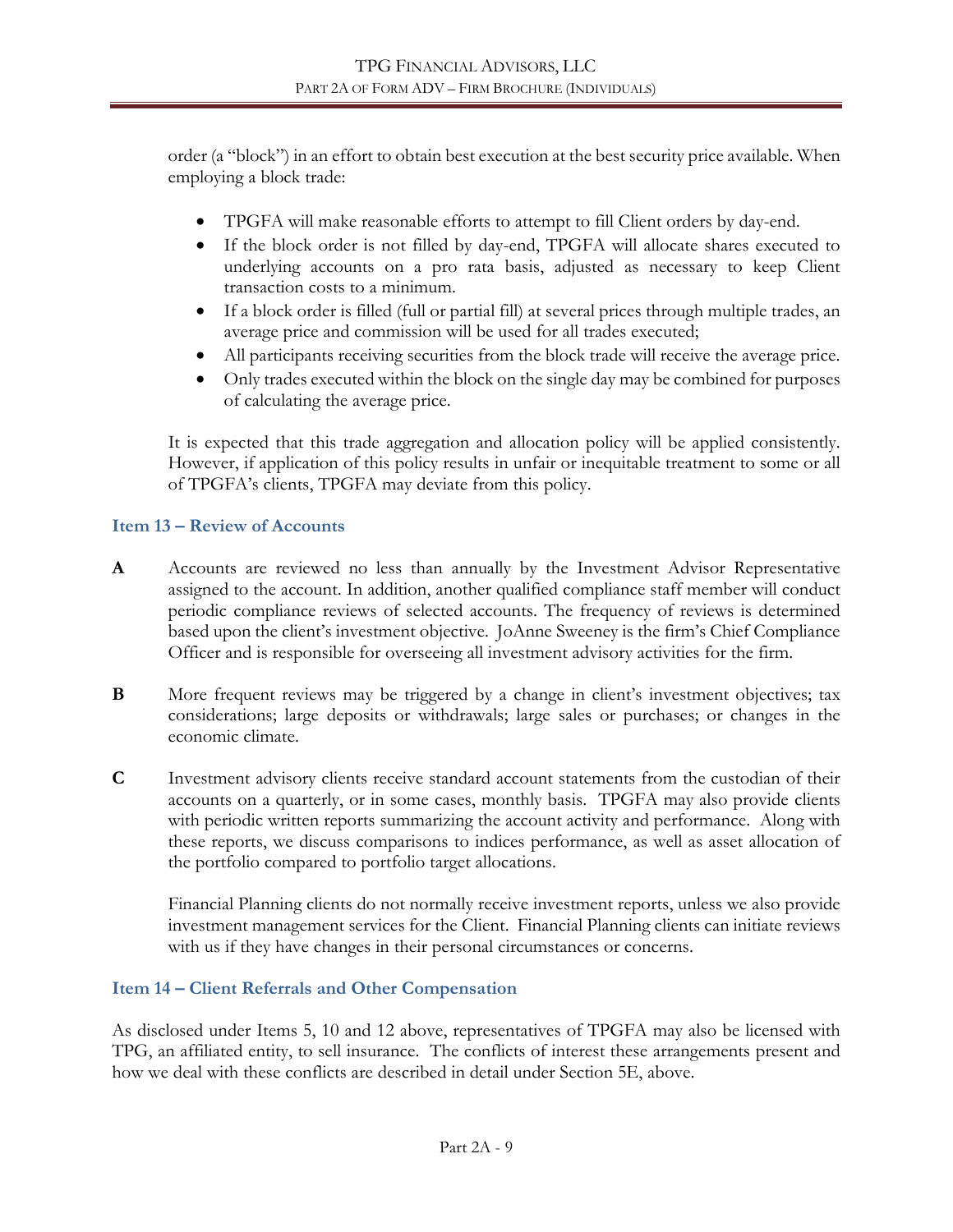From time to time, TPGFA may receive benefits from an unrelated third party custodian or brokerdealer. The conflicts of interest this type of arrangement presents and how we deal with these conflicts are described in detail under Section 12, above.

As disclosed in Item 10, some associated persons are shareholders in TPG which creates a conflict of interest when other services at TPG are offered. In addition, some associated persons are eligible for referral compensation based on some recommendations. As advisors, we work with clients to understand their needs and make recommendations. The client is free to choose to obtain other services from TPG or with any other firm who offers similar services to meet those needs.

These conflicts are mitigated by the fact that TPGFA and each of its investment advisor representatives either directing or recommending a client to purchase a product is held to the fiduciary standard.

# **Item 15 – Custody**

TPGFA is deemed to have limited custody of client funds due to our ability to debit our investment advisory fee from client accounts and our ability to accept standing letters of authorization from clients to make transfers to third parties. To mitigate this, TPGFA custodies all client accounts with qualified custodians. Otherwise we do not have custody of client assets or funds. Clients receive statements from the qualified custodian that holds and maintains client's investment assets. These custodial account statements are sent no less frequently than quarterly and show all transactions in the account, including fees paid for Advisory services. In addition, the custodians are required to notify clients annually of all standing letters of authorization a client has on file with them. TPGFA urges clients to carefully review official custodial records, including statements and notifications.

TPGFA does not assume liability to the Client for any loss or other harm to any property in the account resulting from the insolvency of the custodian or any acts of the agents or employees of the custodian or other third parties to the account, regardless of whether the full amount or such loss is covered by the Securities Investor Protection Corporation ("SIPC") or any other insurance which may be carried. The Client understands that SIPC provides only limited protection for the loss of property held by a custodian.

# **Item 16 – Investment Discretion**

Clients invested using TPAM's have granted the TPAM discretionary authority over their accounts, allowing them to make trades and changes to investments without obtaining prior approval. Advisors will monitor investments and perform due diligence on money managers to ensure client investments continue to fall in line with their objectives and suitability. Advisors will replace investment managers and/or TPAM's when it is determined their current investment manager and/or TPAM is no longer appropriate.

When Client funds are managed utilizing our in-house proprietary asset allocation models, clients grant us ongoing and continuous discretionary authority to execute our investment choices in accordance with the client's documents used to establish client's objectives. Under this authority, clients allow us to purchase and sell securities and instruments in their accounts, arrange for delivery and payment in